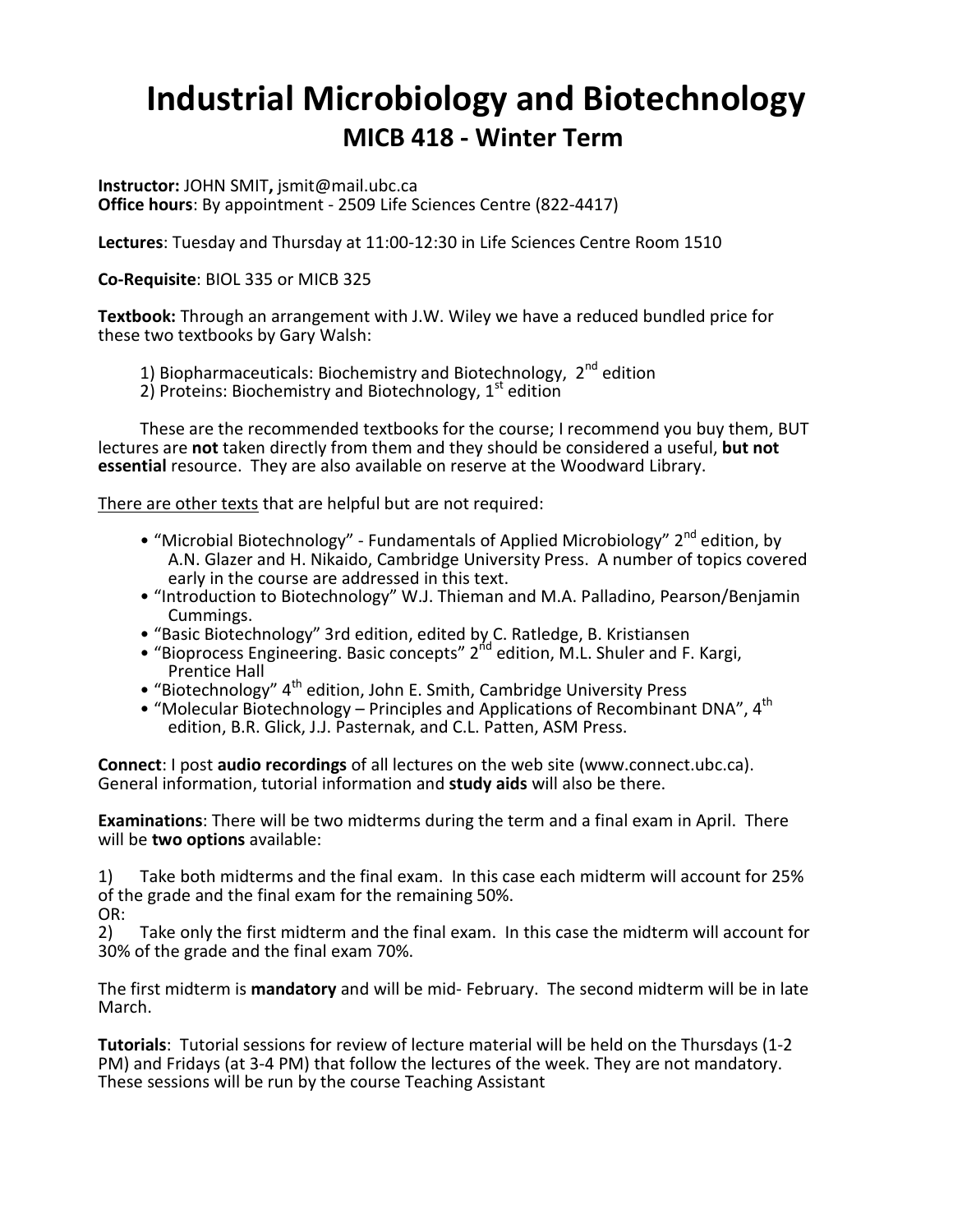### **MICB418 - Industrial Microbiology and Biotechnology** - **Topics**

#### **•Topic 1 - Classical Industrial Microbiology (15 hours of lecture)**

## -Beer brewing and Wine-making -History and current practices

-"Secondary" fermentations and their uses in wine making

-Genetic engineering of yeast strains to address key industry problems

-Industrial ethanol production -Methods, sources of feedstocks used -Current and potential microorganisms used to produce ethanol -Biochemical and microbiological issues in maximizing ethanol production -Markets for ethanol and an analysis of economic and environmental issues -<br>-Future trends and alternatives

-High fructose corn syrup<br>-How it is made and where it is used -The role of amylases and isomerases

-Immobilized bacterial cells for biotransformations -High-fructose corn syrup -Acrylamide synthesis – an example of "Green Chemistry" -L-aspartic acid from fumarate

-Detergent enzymes -Proteases, cellulases, xylanases, lipases and amylases -Why they are used -The development of the fermentation industry

-Vitamins and amino acids – addressing the need for chiral-specific synthesis -Vitamin C production -Amino acids synthesis, with a focus on monosodium glutamate (MSG) Aspartame Aspartic acid

-Yeast production for the food industry – the transition from a beer-making by-product

-Single cell protein production – for animal and human food -Methylotrophus, Spirulina, Candida, Fusarum -RNA reduction

-Antibiotic production

-Classes of antibiotics; when found, mode of action, limitations, current usage, etc -Semi-synthetic synthesis issues and evolution of generations of antibiotics with betalactams as a focus

#### **•Topic 2 - Recombinant protein production by microbial systems (11 hours of lecture)**

-General issues regarding cost of goods, proper folding, glycosylation, endotoxin, animal proteins in media, disposal issues, etc.

-Production of Human Insulin as a focus—detailed analysis of the molecular genetic and biochemical process to produce insulin in *E. coli* and Saccharomyces.

-Bacterial expression systems

-The *E. coli* advantage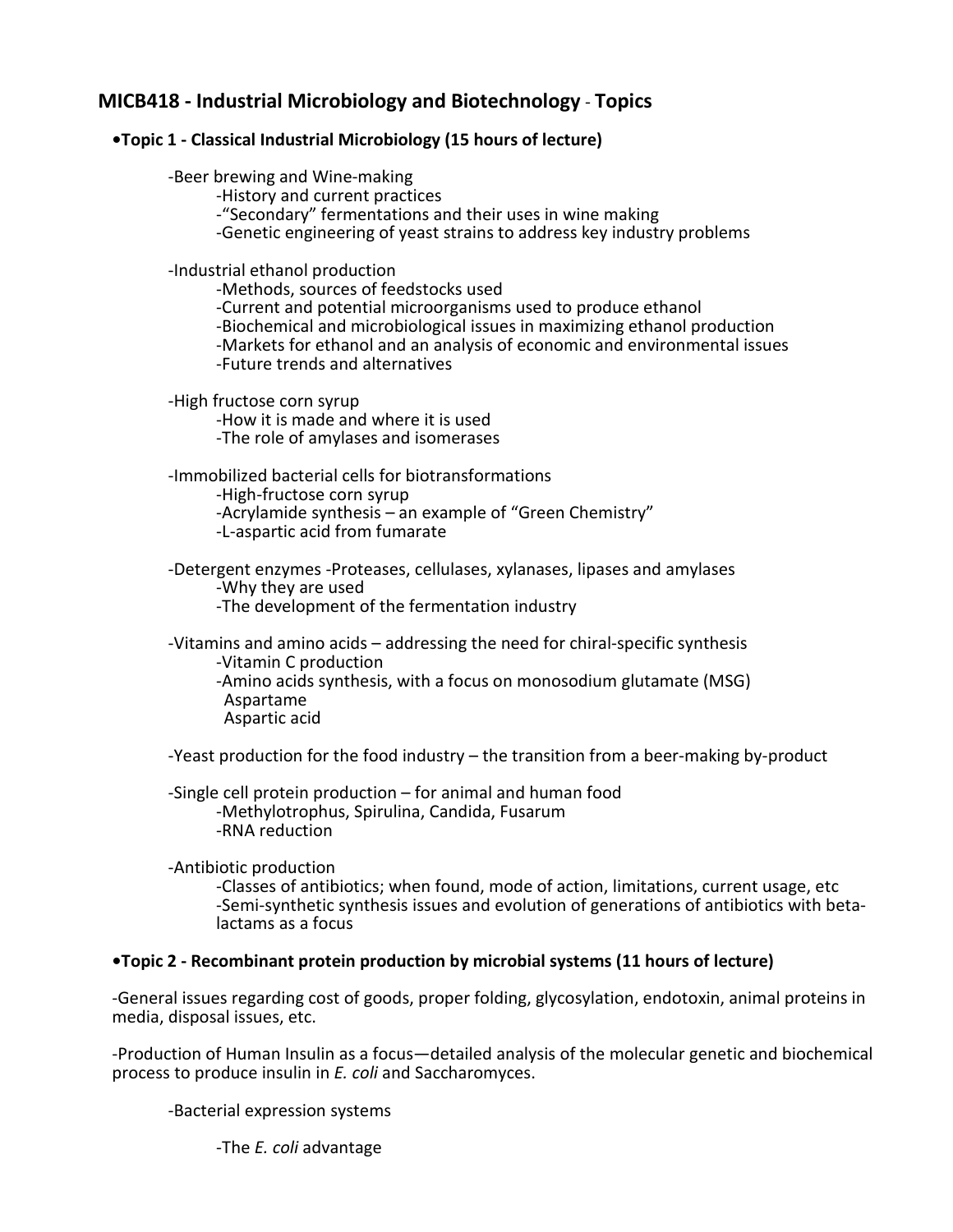-Secretion systems--pros and cons in biotech applications -Sec dependent pathway, especially for Bacillus, Streptomyces -Type I-VI secretion mechanisms-- which are suitable for biotech? -Genetic engineering issues--codon usage, internal translation initiation, folding

-Yeast expression systems *Saccharomyces*, *Pichia* and *Hansenula*

-Fungal expression systems -*Aspergillus*, *Neurospora*, *Trichoderma*

-Cultured Higher order cells-<br>-Mammalian -CHO cells, and others<br>-Methods, stability, limits.<br>-Transient heterologous gene expression. -Insect cell culture and Baculovirus –infected insect cell culture

#### **•Topic 3 - Scaled-up Fermentation and Downstream Processing (3 hours of lecture)**

-Reactor types, methods of aeration, etc.

-Method of operation of fermenters – Batch, fed-batch, semi-continuous, perfusion, etc.

-Single-use fermenters

-Downstream processing – processing steps, chromatography issues, process diagrams

-Protein refold technology

-Focus on insulin - downstream processing after *E. coli* fermentation.

#### **•Topic 4 - Discovery of small human therapeutic molecules (2 hours of lecture)**

-Importance to pharmaceutical industry-

-Chemical compound libraries

-Rational Drug Design and the interface with chemical libraries

-Targets for small molecule screening that involve microbes

- Classical targets—e.g., sulfa drugs, bacitracin

- Newer targets, e.g., LPS biosynthesis, fungal wall polymer synthesis, quorum sensing (HSL analogues)

#### **•Topic 5 - Discovery and production of human therapeutic proteins (3 hours of lecture)**

-Vaccines – acquired/adaptive immunity -Assessment of market opportunity -Targets, immunomodulators, adjuvants -Anti-cancer vaccines<br>-Newer subunit vaccines, e.g., Hepatitis B

-Focus on Influenza Vaccines -Current processes and how they compare to standard vaccine approval processes -Challenges in dealing with the need for estimating the type and quantity of vaccine

Needed on a yearly basis. -Challenges in dealing with a pandemic